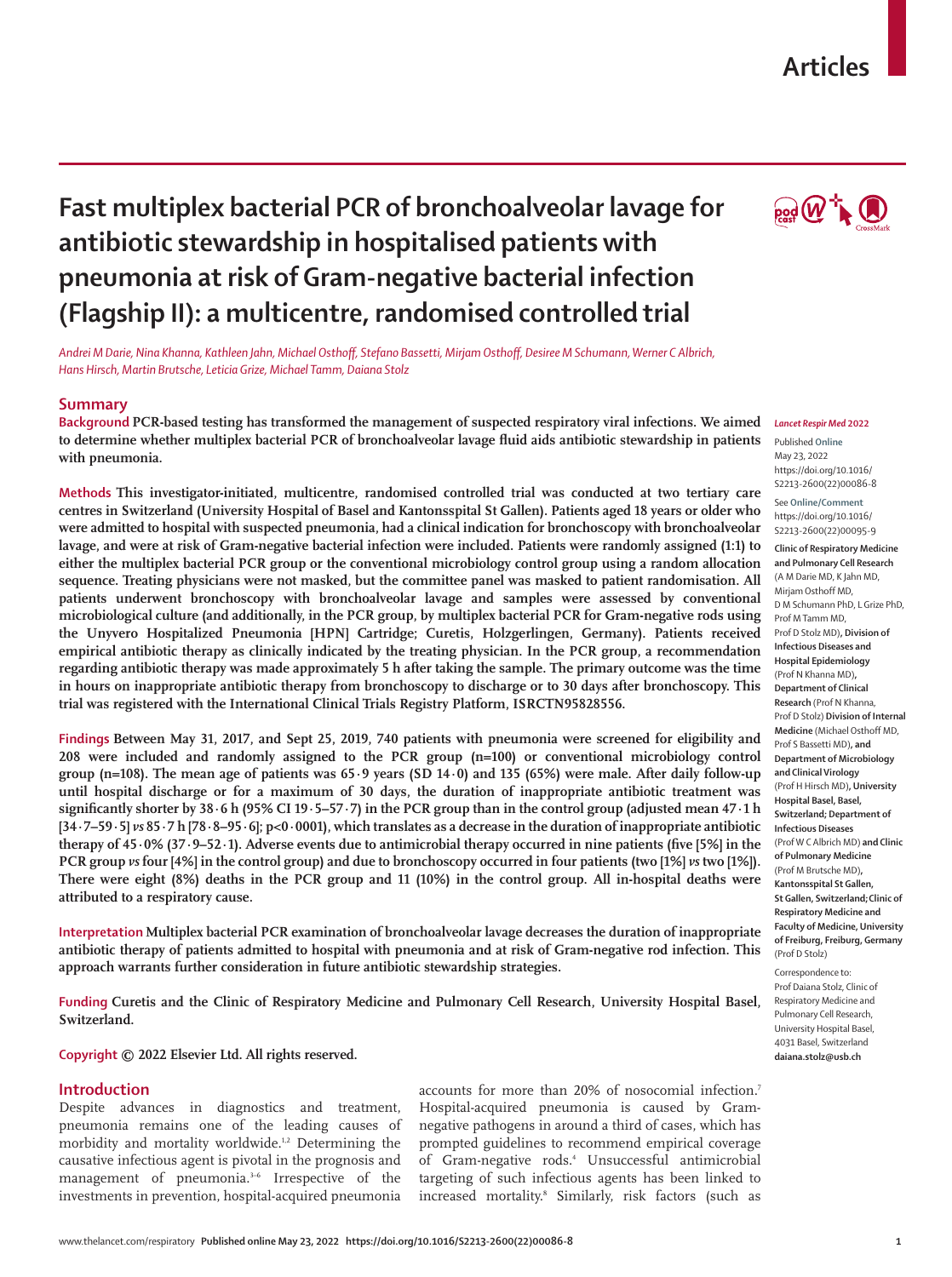### **Research in context**

### **Evidence before this study**

Currently, the identification of bacterial pathogens relies mainly on microbiological cultures, which offer results after 24–48 h. Multiplex bacterial PCR assays are emerging as a complementary method that offers shorter turnaround times when detecting microorganisms that cause lower respiratory tract infections. Retrospective studies suggest that multiplex bacterial PCR could increase and accelerate the rates of antibiotic de-escalation, as the main goal of antibiotic stewardship. Nevertheless, multiple issues, such as positive PCR results because of colonisation and an absence of tailored antibiotic therapy recommendations, have precluded faster diagnostic turnaround times and affected clinical outcomes. We searched PubMed from Jan 1, 1990, to Sept 29, 2021, with no language restrictions using the terms "bacterial multiplex PCR" AND "pneumonia" AND "bronchoalveolar lavage". We identified 43 studies, none of which were randomised controlled trials. Our study addresses the unmet need for high-quality evidence to support diagnostic algorithms based on bacterial molecular testing.

### **Added value of this study**

To our knowledge, this is the first prospective, multicentre, randomised controlled trial assessing the safety and efficacy of

previous admission to hospital or exposure to antibiotic therapy) are associated with increased risk of infection by Gram-negative rods resulting in community-acquired pneumonia,6,9–12 which is associated with higher mortality.9,11 Broad-spectrum empirical therapy, similar to that for hospital-acquired pneumonia, is recommended for patients with such risk factors.<sup>3</sup> The emergence and spread of antibiotic resistance in Gram-negative bacteria is of particular concern, affecting both patient outcomes and cost efficiency.12,13

Conventional microbiological testing does not routinely deliver a rapid diagnosis for patients with a suspected bacterial infection. Therefore, treatment remains empirical in most cases. A viable strategy, endorsed by current guidelines,<sup>3</sup> includes consistent sampling and broad antimicrobial coverage with antibiotic de-escalation at 48–72 h if cultures remain negative. Alternatively, the potential of accurate and targeted pathogen testing has prompted medical societies, such as the Infectious Diseases Society of America<sup>14</sup> and American Thoracic Society,<sup>3</sup> to advocate further research into new molecular diagnostic tests. Although the efficacy of viral PCR-based diagnostic tests in reducing unnecessary antibiotic use through antimicrobial stewardship programmes is established,6,15 the promising efficacy of multiplex bacterial PCR is still unclear. Despite its higher sensitivity than microbiological culture,<sup>16</sup> the results of molecular testing have not yet been translated into improved patient outcomes.14,17 Based on the fact that Gram-negative coverage can be de-escalated using PCR multiplex tests,14,18 we hypothesised that analysis by multiplex

antibiotic stewardship using a Gram-negative targeted multiplex bacterial PCR of bronchoalveolar lavage in patients admitted to hospital with pneumonia. We have shown that inappropriate antibiotic therapy can be substantially reduced by complementing conventional microbiology with a multiplex bacterial PCR-guided antibiotic therapy recommendation. Moreover, the refinement of antibiotic therapy was achieved without compromising essential outcomes, such as time to clinical stability, length of hospital stay, intensive care admission, or mortality.

# **Implications of all the available evidence**

Trials in the past 30 years addressing the viability of PCR testing at improving antibiotic stewardship programmes have mainly focused on viral agents and meticillin-resistant *Staphylococcus aureus*. Our study provides strong evidence that additional targets, such as Gram-negative rods, could help to achieve the goals of antibiotic stewardship. Should these results be reproduced in subsequent trials, multiplex bacterial PCR opens up new possibilities for curbing the increase in bacterial resistance.

bacterial PCR of bronchoalveolar lavage fluid from patients admitted to hospital with pneumonia and at risk of Gram-negative rod infection would lead to shorter duration of inappropriate antibiotic therapy than analysis by conventional microbiology.

# **Methods**

# **Study design and participants**

This investigator-initiated, multicentre, randomised controlled trial was conducted at two tertiary care centres in Switzerland (University Hospital of Basel and Kantonsspital St Gallen), with 24 h availability of respiratory care specialists and access to a bronchoscopy. Patients aged 18 years or older who were admitted to hospital with suspected pneumonia, had a clinical indication for bronchoscopy with bronchoalveolar lavage, and were at risk of Gram-negative bacterial infection were included. The suspicion of pneumonia was on the basis of new pulmonary infiltrate seen on chest x-ray or CT scan and at least one of the following: new or increased cough with or without sputum; fever or systemic inflammation, such as abnormal white blood cell count showing leukocytosis  $(>10.0 \times 10^{9}/L)$  or leukopenia  $( $4.0 \times 10^9$ /L)$ ; or C-reactive protein ( $\geq 10$  mg/L) or procalcitonin (≥0 $\cdot$ 1 µg/L) values higher than the local upper limit of normal.

Participants enrolled in the study had a working diagnosis of hospital-acquired pneumonia, defined as pneumonia occurring 48 h after hospital admission,<sup>4</sup> or community-acquired pneumonia with concomitant risk factors for a Gram-negative rod infection (details,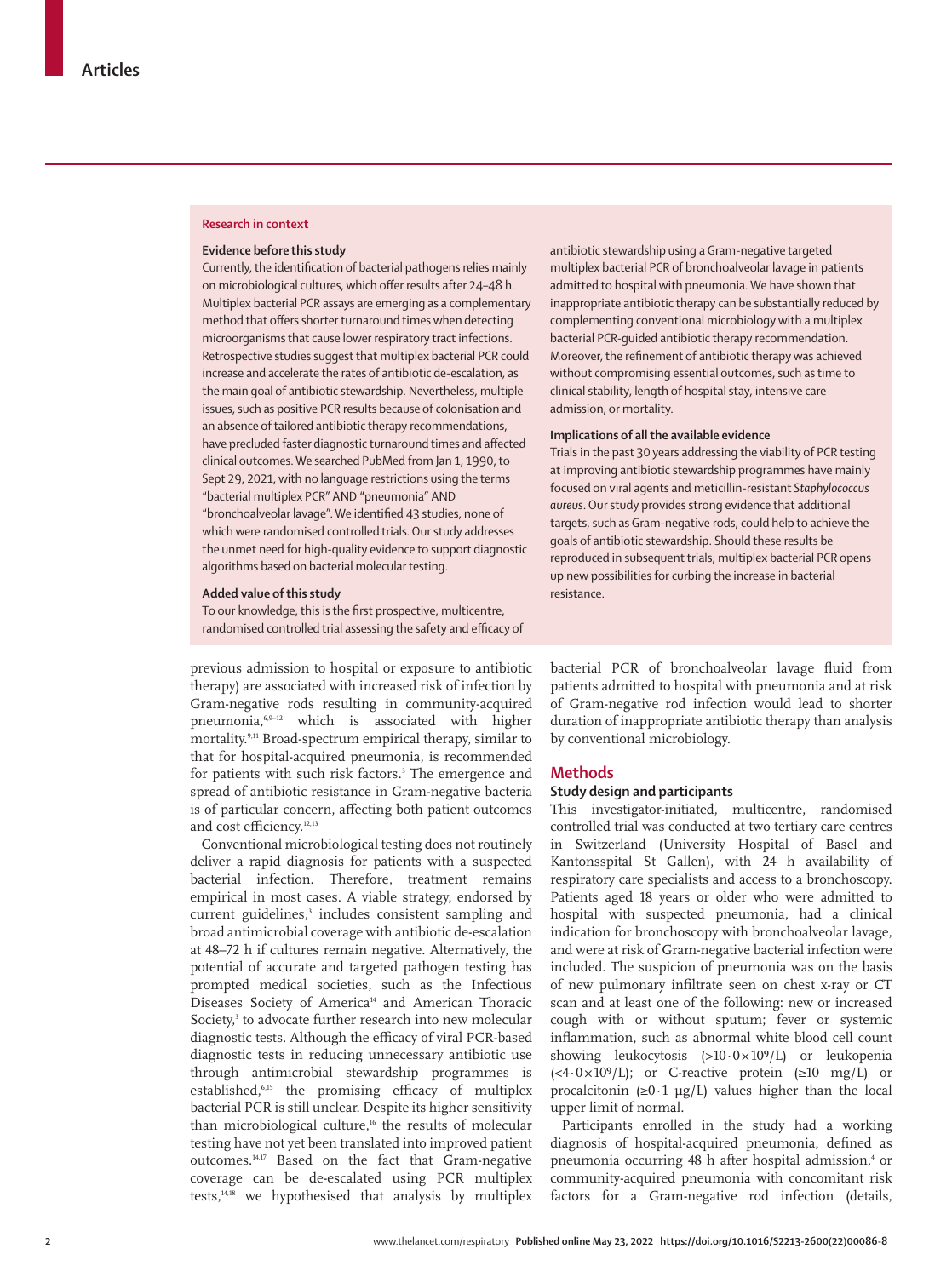particularly for Enterobacteriaceae and non-fermenters, are shown in the appendix p 1), as suggested by guidelines.3,6,19,20 Patients with neutropenia, defined by an absolute blood neutrophil count of less than  $0.5 \times 10^9$ /L, were excluded. Full details of eligibility criteria are provided in the appendix (p 1). The study material was standardised, and procedures were run equivalently at both sites.

All patients provided written informed consent. An independent ethics committee approved the study (Ethikkommission Nordwest- und Zentralschweiz, Basel, Switzerland; EKNZ 2017–00043), which was carried out in accordance with the Declaration of Helsinki, Guidelines for Good Clinical Practice, the Swiss Law, and Swiss regulatory authority requirements.

# **Randomisation and masking**

Patients were randomly assigned (1:1) to either the multiplex bacterial PCR group or the conventional microbiology control group using a prespecified computer-generated random allocation sequence. The randomisation list was concealed using a centralised password-secure website and managed by an external company (Particletree, Basel, Switzerland), independently of the sponsor and study personnel. Participants were enrolled by trained study physicians and nurses. The treating physicians were not masked to patient randomisation. The committee panel was masked to patient randomisation until the question regarding change of therapy arose, according to PCR results.

# **Procedures**

All patients underwent bronchoscopy with bronchoalveolar lavage after assessment by a respiratory physician. Patients were asked to expectorate spontaneous sputum for later analysis. Nurses trained in endoscopy performed conscious sedation<sup>21-23</sup> and the bronchoscopy was performed transnasally or transorally with the patients in a semi-recumbent position. Selection of the bronchoalveolar lavage site was guided by previous radiological findings and the procedure was performed by introducing 150 mL of sterile 0·9% NaCl into the affected lobe or segment. All patients received standard periprocedural care.<sup>21</sup>

All bronchoalveolar lavage samples were assessed by conventional microbiological investigations. In the PCR group, bronchoalveolar lavage samples were additionally assessed for Gram-negative bacteria by multiplex bacterial PCR using the Unyvero Hospitalized Pneumonia [HPN] Cartridge, as per manufacturer's instructions (Curetis, Holzgerlingen, Germany).<sup>24</sup> This molecular diagnostic system detects pneumonia-causing pathogens and markers of antibiotic resistance. The application integrates sample preparation, nucleic acid extraction and purification, amplification, specific detection, and analysis.<sup>25,26</sup> The HPN panel can identify two Gram-positive bacteria (*Staphylococcus aureus* and Streptococcus pneumoniae),<sup>14</sup> Gram-negative bacteria (including *Legionella pneumophila*; appendix p 1), See **Online** for appendixtwo atypical bacteria (*Mycoplasma pneumoniae* and *Chlamydophila pneumoniae*), and one fungus (*Pneumocystis jirovecii*). Only the results for Gramnegative rods were disclosed to the attending physician. For the control group, multiplex bacterial PCR was performed in a batch after the study ended and had no influence on patient treatment or care. All bronchoalveolar lavage samples were also analysed using a second, commercially available multiplex PCR test designed for identification of multiple respiratory viral and atypical bacterial agents (appendix p 4). The University Hospital Basel used MAGPIX (Luminex, 's-Hertogenbosch, Netherlands) until Nov 30, 2018, and RespiFinder-22 (RF-22, PathoFinder, Maastricht, Netherlands) from Dec 1, 2018, and the Kantonsspital St Gallen used the Seegene Allplex Respiratory Panel (Seegene, Seoul, South Korea).

Results of the assays for Gram-positive and Gramnegative bacteria were considered by the adjudication board for all cases. The adjudication board, a panel of at least three physicians (a respiratory physician, infectious disease specialist, and internal medicine specialist) retrospectively assessed appropriateness, the choice and duration of antibiotic therapy regarding Gram-negative pathogens, and the reason for changing antibiotic agents based on a predefined standardised form (appendix p 5). Medical records, radiological examinations, pathology reports, microbiological and multiplex bacterial PCR analysis of the bronchoalveolar lavage, and all other biological specimens (sputum, nasopharyngeal swabs, blood, and urine) were available to the committee.

Patients received empirical antibiotic therapy as clinically indicated by the treating physician. Prescriber education was carried out at the start of the study by a team of respiratory care, infectious disease, and internal medicine specialists. Written guidance for local empirical therapy (appendix p 2) and infectious disease consultations were available for treating physicians during the study. In the PCR group, a recommendation regarding antibiotic therapy was made in writing and by telephone according to the results approximately 5 h after taking the sample. The decision to follow this recommendation was at the physician's discretion. The antibiotic recommendation was standardised, defined a priori, and specified the antibiotic agents of choice for each Gram-negative pathogen included in the test panel. It also considered local resistance rates, which are low for bacteria such as *Haemophilus influenzae* and some Enterobacteriaceae species.<sup>27</sup> If all Gram-negative PCR results in the Unyvero panel were negative, the recommendation was to switch antibiotic therapy from an empirical broad-spectrum antibiotic to a narrow-spectrum antibiotic. Patients allergic to all recommended antibiotics received alternative antibiotic therapy, as prespecified by an infectious disease specialist (appendix p 3).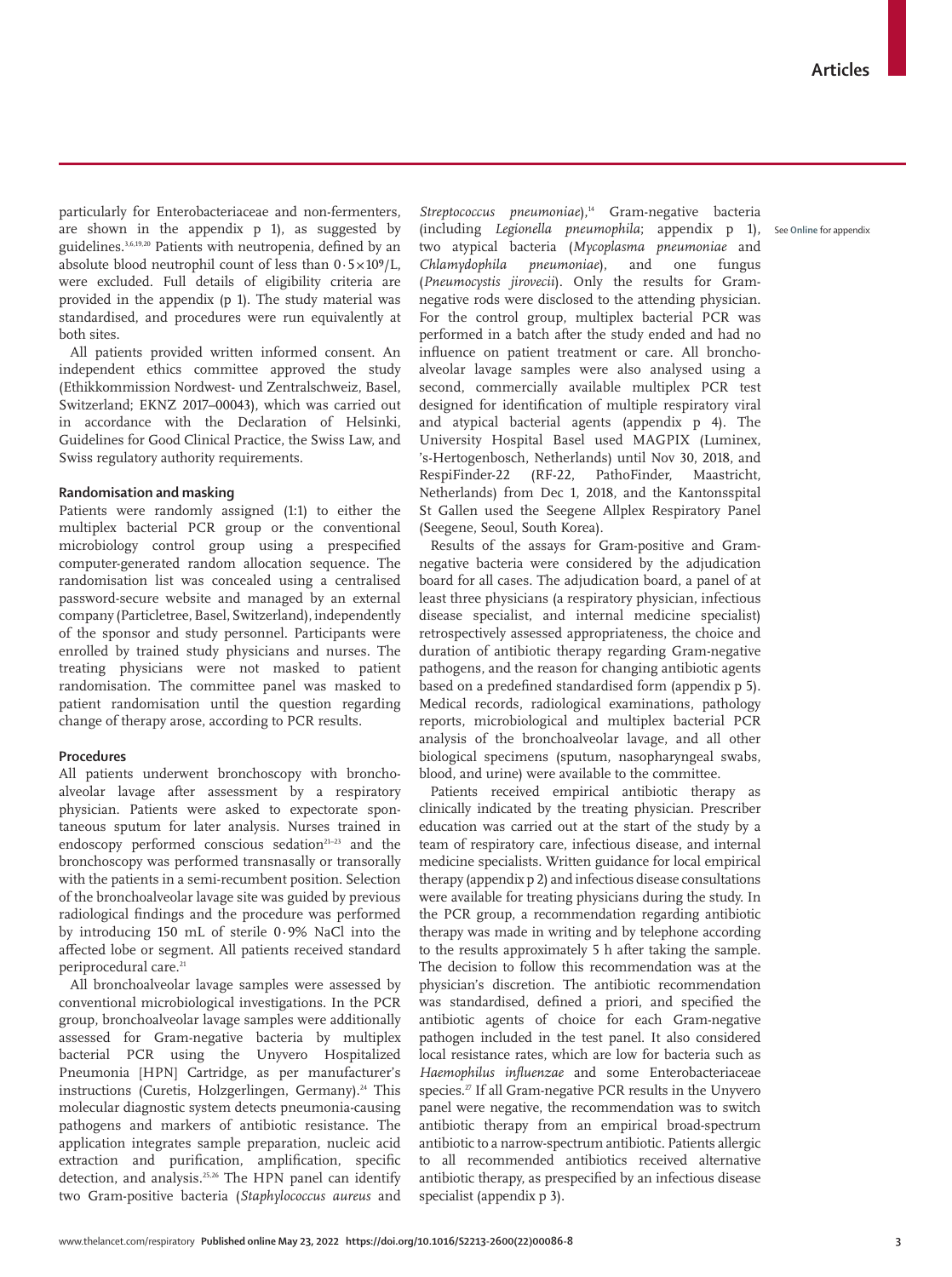

*Figure 1:* **Trial profile**

Participants were followed up once per day until hospital discharge or for a maximum of 30 days and were asked to report any new hospital admissions to the study team within 30 days after a bronchoscopy. Patients discharged earlier were additionally assessed by telephone interview on day 30 after randomisation. Vital signs were collected from medical records and, if necessary, a daily visit was carried out to obtain clinical parameters (ie, temperature, heart rate, respiratory rate, blood pressure, oxygen saturation, mental status, and the ability of oral intake) and monitor antibiotic therapy, irrespective of the indication. Additional measures included drug therapy, adverse events, radiological examinations, and laboratory tests.

Bronchoalveolar lavage fluid was analysed by microscopy (cytology) and conventional microbiology (blood cultures, urine cultures, antigen tests, and sputum cultures). Specifically, 1 μL of bronchoalveolar lavage fluid was added to culture plates (Columbia sheep blood agar, Colistin Nalidixic Acid blood agar for Gram-positive bacteria, *Haemophilus* chocolate agar, and MacConkey agar for Gram-negative rods). The incubation times and conditions varied according to specific pathogens. Positive bacterial cultures were assessed and quantified in colony-forming units per mL. Identification and susceptibility testing was carried out in concordance with standard methods.<sup>28</sup> Urine samples were analysed using the Sofia *Legionella*

Fluorescent Immunoassay (Quidel, San Diego, CA, USA) or BinaxNOW *Legionella* Urinary Antigen Card (Abbott, Chicago, IL, USA) and Sofia *S pneumoniae* Fluorescent Immunoassay or BinaxNOW *S pneumoniae* Antigen Card (to detect *L pneumophila* serogroup 1 antigen and *S pneumoniae* cell wall polysaccharide antigen). All microbiological analyses were performed by well trained<br>and certified personnel.<sup>29</sup> Additionally, some and certified personnel.<sup>29</sup> Additionally, some bronchoalvealar lavage specimens, depending on differential diagnosis, were analysed with the Monofluo immunofluorescent antibody test kit (Bio-Rad Laboratories, Hercules, CA, USA) for detection of *P jirovecii*, Fungiqual A fluorochrome stain (Drs Reinehr and Rembold, Kandern, Germany) for detection of fungal agents, and Aerospray TB automated stainer (ELITech, Puteaux, France) for acid-fast bacilli.

# **Outcomes**

The primary outcome was the time in hours on inappropriate antibiotic therapy from bronchoscopy to discharge or to 30 days after bronchoscopy of patients, measured in the intention-to-treat population. The main criteria for defining appropriateness were microbiological efficacy, spectrum coverage, and duration of therapy. Pathogens detected by multiplex bacterial PCR or culture, or both, were considered relevant for the appropriateness evaluation. Inappropriateness was predefined as antibiotic therapy that is inactive based on in vitro susceptibility testing, with known intrinsic resistance, or a spectrum too broad for the identified pathogen (appendix p 6). Only resistance patterns detected by culture were considered. Antibiotic therapy for pneumonia exceeding 7 days after a bronchoscopy and bronchoalveolar lavage was always deemed inappropriate. When no pathogen or no particular antibiotic resistance was identified precluding spectrum narrowing, antibiotic therapy for Gram-negative rods was considered too broad. Per protocol, antibiotic therapy directed against atypical microorganisms was not informed or modified by study procedures and was therefore noted but not adjudicated regarding its appropriateness. Similarly, antibiotic therapy prescribed for extrapulmonary infection was documented but not adjudicated regarding appropriateness.

Secondary outcomes were time to clinical stability, length of hospital stay in days, mortality at 30 days, adverse events (safety), and diagnostic performance of the multiplex bacterial PCR (assessed for bronchoalveolar lavage because of the low number of sputum samples) compared with conventional microbiological testing. A complete list of the criteria used to define clinical stability, all of which had to be met simultaneously, is provided in the appendix  $(p 4)$ .<sup>19</sup>

# **Statistical analysis**

Assuming a 12 h decrease in the mean time on inappropriate antibiotic therapy between groups with a between-patient SD of 24 h, an  $\alpha$  error of 0.05, and a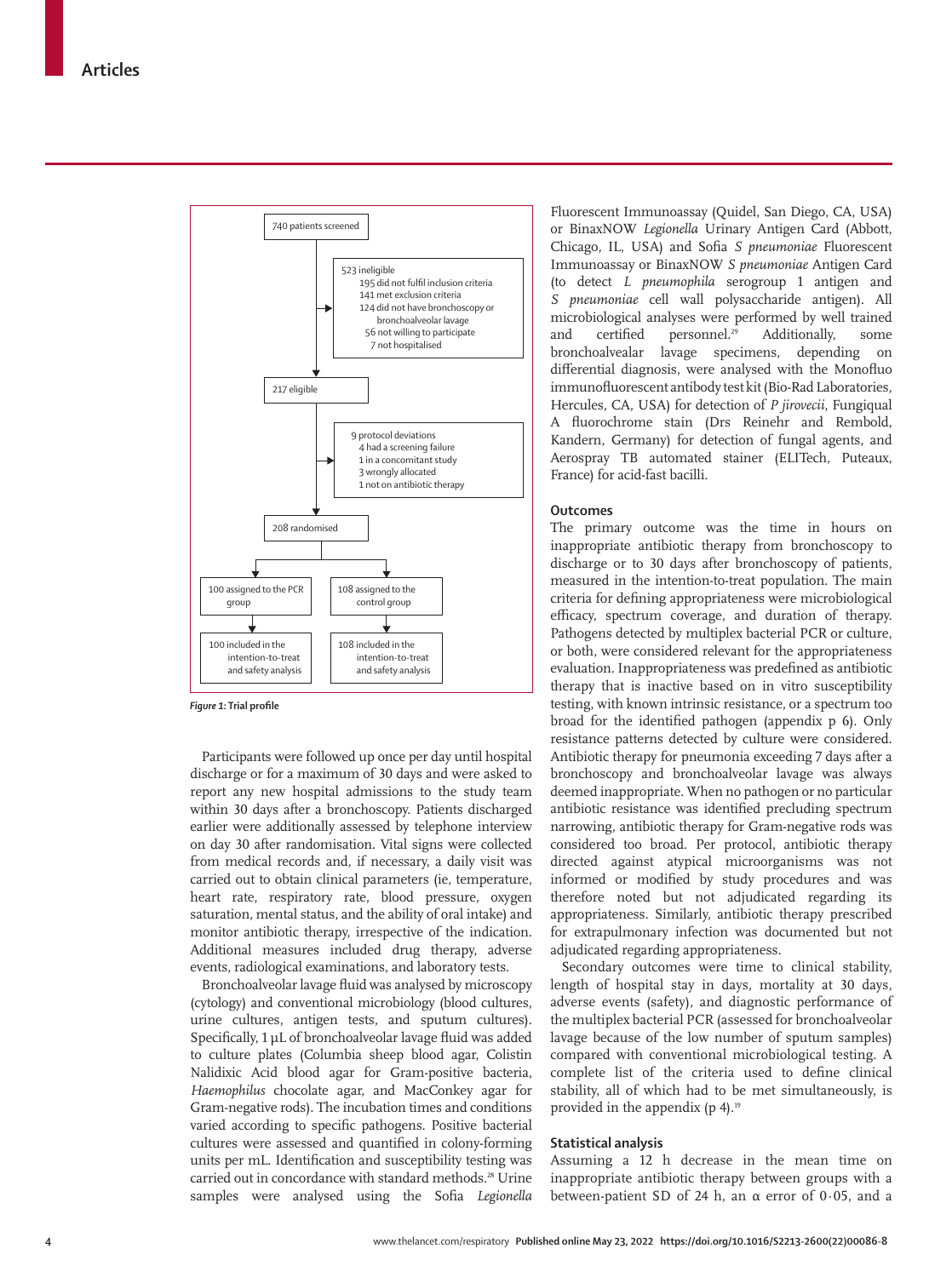power of 0·8, we planned to include a total of 128 patients (64 per group). As per protocol, an analysis of factual variance of antibiotic therapy duration was performed for all participants after enrolment of 100 patients. The sample size was reassessed using the same assumptions, but with the new variance (blinded analysis). With this procedure, the type I error was protected.<sup>30</sup> The analysis showed a variance higher (SD 100 h) than projected and informed the continuation of this study up to the predefined sample size of 200 patients. Sample size calculations were based on a two-sided *t* test for independent samples.

Group comparisons of continuous parameters were performed using the Mann-Whitney *U* test and categorical parameters were compared using the  $\chi^2$  test. Survival plots for the freedom from inappropriate antibiotic therapy and mortality were obtained using the Kaplan-Meier method. The respective risks were calculated using Cox proportional hazard regression. Mixed linear regression models were used to adjust mean treatment duration for the patient effect (included as a random effect since a patient could have more than one antibiotic course). SAS (version 9.4) was used for the statistical analysis. This trial was registered with the International Clinical Trials Registry Platform, ISRCTN95828556.

# **Role of the funding source**

The funder of the study had no role in study design, data collection, data analysis, data interpretation, or writing of the report.

### **Results**

Between May 31, 2017, and Sept 25, 2019, 740 patients with pneumonia were screened for eligibility and 208 were included and randomly assigned to the PCR group (n=100) or conventional microbiology control group (n=108; figure 1). 523 patients were ineligible and nine deviated from the protocol. Baseline demographics were similar between the two groups (table 1). The mean age of patients was  $65.9$  years (SD  $14.0$ ) and  $135$  (65%) were male. 117 (56%) of 208 patients were immunocompromised, with 64 (55%) of these receiving immunosuppressive drugs and 41 (35%) receiving chemotherapy (appendix p 6). The most prevalent comorbidities were arterial hypertension (89 [43%] of 208), solid organ cancer (64 [31%]), and chronic obstructive pulmonary disease (COPD; 57 [28%]; appendix p 6). X-ray or CT (or both) was performed on all patients and consolidation was detected in 187 (90%) participants. The working diagnosis at the time of inclusion was communityacquired pneumonia in 157 (75%) of 208 patients, hospital-acquired pneumonia in 48 (23%), and acute exacerbated COPD in three (1%). Most participants had symptoms such as cough or dyspnoea. The bronchoscopy was performed after a mean length of stay of 4·1 days (SD 6·3; median 2 days [IQR 1–5]). A total of

136 patients (65%) of 208 were already receiving antibacterial agents at the time of bronchoscopy (68 [68%] of 100 in the PCR group *vs* 68 [63%] of 108 in the control group), with a mean duration of  $33.2$  h (SD 49·2; appendix p 6). After bronchoscopy, 190 (91%) patients received antibiotic treatment (92 [92%] *vs* 98 [91%]).

|                                                    | Control group<br>$(n=108)$ | PCR group<br>$(n=100)$           |
|----------------------------------------------------|----------------------------|----------------------------------|
| Age, years                                         | 65.1(13.9)                 | 66.8(14.1)                       |
| Sex                                                |                            |                                  |
| Male                                               | 64 (59%)                   | 71 (71%)                         |
| Female                                             | 44 (41%)                   | 29 (29%)                         |
| Smoking status                                     |                            |                                  |
| Current smoker                                     | 27 (25%)                   | 18 (18%)                         |
| Past smoker                                        | 48 (44%)                   | 53 (53%)                         |
| Never smoker                                       | 32 (30%)                   | 29 (29%)                         |
| Pack years*                                        | 38.4(23.2)                 | 36.7(23.9)                       |
| Immunosuppression <sup>+</sup>                     | 61 (57%)                   | 56 (56%)                         |
| Vaccination                                        |                            |                                  |
| Influenza                                          | 42 (39%)                   | 46 (46%)                         |
| Pneumococcal                                       | 12 (11%)                   | 7(7%)                            |
| Symptoms                                           |                            |                                  |
| Duration of symptoms before bronchoscopy, days     | 17.1(39.7)                 | 11.2(13.9)                       |
| New or increased cough                             | 83 (77%)                   | 71 (71%)                         |
| Fever (>38.3°C) or hypothermia (<36.0°C)           | 50 (46%)                   | 46 (46%)                         |
| Dyspnoea                                           | 62 (57%)                   | 44 (44%)                         |
| Clinical parameters and vital signs                |                            |                                  |
| Respiratory rate, breaths per min                  | 20.8(5.3)                  | 21.8(5.0)                        |
| Oxygen saturation, % breathing room air            | 95.2(3.2)                  | 94.2(3.9)                        |
| Systolic blood pressure, mm Hg                     | 122.2(22.2)                | 126.2(19.6)                      |
| Heart rate, beats per min                          | 85.8(14.1)                 | 82.4(14.5)                       |
| Systemic inflammation                              | 89 (82%)                   | 92 (92%)                         |
| White blood cell count, $\times 10^9$ /L           | 10.4(6.9)                  | 10.4(5.1)                        |
| C-reactive protein, mg/L                           | 138.9 (105.6)              | 136.7 (113.8)                    |
| Procalcitonin, µg/L‡                               | 0.4(1.1)                   | 1.0(3.4)                         |
| Prognostic scores                                  |                            |                                  |
| Charlson Comorbidity Index                         | 3.3(2.8)                   | 3.5(2.6)                         |
| CURB-65 score                                      | 1.0(0.8)                   | 1.1(0.9)                         |
| Imaging                                            |                            |                                  |
| Chest x-ray performed                              | 32 (30%)                   | 40 (40%)                         |
| Consolidation                                      | 28 (26%)                   | 29 (29%)                         |
| Interstitial pattern                               | 12 (11%)                   | 15 (15%)                         |
| Pulmonary cavitation                               | $1(-1%)$                   | 2(2%)                            |
| Chest CT scan performed                            | 97 (90%)                   | 83 (83%)                         |
| Consolidation                                      | 84 (78%)                   | 77 (77%)                         |
| Interstitial pattern                               | 27 (25%)                   | 25 (25%)                         |
| Pulmonary cavitation                               | $1(-1%)$                   | 1(1%)                            |
| Diagnosis at inclusion                             |                            |                                  |
| Community-acquired pneumonia                       | 80 (74%)                   | 77 (77%)                         |
| Hospital-acquired pneumonia                        | 26 (24%)                   | 22 (22%)                         |
| Chronic obstructive pulmonary disease exacerbation | 2(2%)                      | 1(1%)                            |
|                                                    |                            | (Table 1 continues on next page) |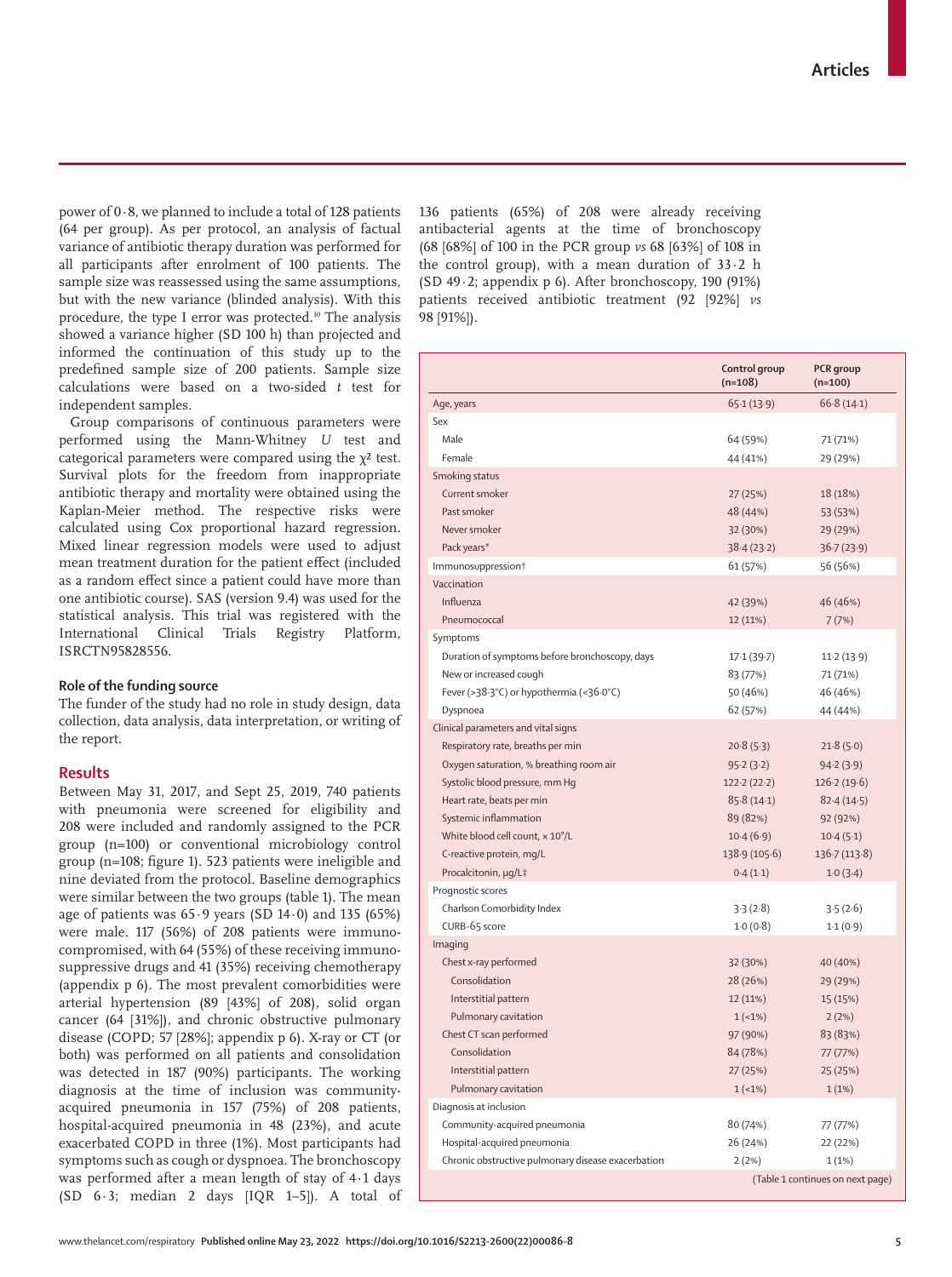|                                                                                                | Control group<br>$(n=108)$ | PCR group<br>$(n=100)$ |
|------------------------------------------------------------------------------------------------|----------------------------|------------------------|
| (Continued from previous page)                                                                 |                            |                        |
| Patients with both community-acquired pneumonia and risk factors for Gram-negative infection § |                            |                        |
| Suspicion or diagnosis of chronic alcoholism                                                   | 5(5%)                      | 6(6%)                  |
| Chronic oral steroid or other immunosuppressive drugs                                          | 32 (30%)                   | 23 (23%)               |
| Underlying chronic bronchopulmonary disease                                                    | 41 (38%)                   | 36 (36%)               |
| Aspiration                                                                                     | 2(2%)                      | 3(3%)                  |
| Recent or frequent antibiotic use in the past 3 months                                         | 31 (29%)                   | 32 (32%)               |
| Chemotherapy within the past 3 months                                                          | 18 (17%)                   | 12 (12%)               |
| Immunocompromising condition¶                                                                  | 30 (28%)                   | 21(21%)                |
|                                                                                                |                            |                        |

Data are n (%) or mean (SD). \*Pack years quantified by multiplying packs of cigarettes smoked per day by the numbe of years smoking. †Cause of immunosuppression is provided in the appendix (p 6). ‡Procalcitonin was measured in 75 patients. §Full list of risk factors is provided in the appendix (p 1; n=157 patients with community-acquired pneumonia). ¶Immunocompromising condition included haematological disease, HIV, haemodialysis, solid organ transplantation, and stem cell transplantation.

*Table 1:* **Baseline characteristics of patients**



*Figure 2:* **Duration of inappropriate antibiotic therapy** Bars indicate 95% CIs.

The duration of inappropriate antibiotic treatment was significantly shorter, by  $38.6$  h (95% CI 19 $-5-57.7$ ), in the PCR group than in the control group (adjusted mean 47·1 h [34·7–59·5] *vs* 85·7 h [78·8–95·6]; p<0·0001; figure 2), which translates as a decrease in the duration of inappropriate antibiotic therapy of 45∙0% (37·9–52·1). Patients in the PCR group had a higher probability of freedom from inappropriate therapy than those in the control group (HR 3·16 [95% CI 2·23–4·76]; p<0·0001; figure 3). The antibiotic therapy in the PCR group was 22·5% shorter than in the control group (127·2 h [SD 88·3] *vs* 161·3 h [124·1]; p=0·054; data not shown). Post-hoc analyses of antibiotic therapy duration are shown in the appendix (p 7).

There was no significant difference between the PCR and control group in the proportion of patients reaching clinical stability or being discharged from hospital, or both (90 [90%] *vs* 99 [92%]; p=0·90; figure 4). Additionally, time to clinical stability or discharge was similar between the groups  $(2.5 \text{ days}$  [SD  $2.6$ ] *vs*  $2.4 \text{ days}$  [ $3.4$ ]; p=0.60).

Individual criteria for clinical stability were similar between groups (appendix p 10). Length of stay in the hospital (14·4 days [SD 10·4] in the PCR group *vs* 16·0 days [11.2] in the control group;  $p=0.29$ ) and hospital readmission rate (37 [40%] of 92 *vs* 31 [32%] of 96; p=0·26) did not differ between the groups. Similarly, no difference was found in the number of admissions to the intensive care unit (21 [21%] of 100 *vs* 21 [19%] of 108; p=0·78) or deaths (eight [8%] *vs* 11 [10%]; p=0·64; data not shown) between the groups. All in-hospital deaths in this study were attributed to a respiratory cause.

Adverse events due to antimicrobial therapy occurred in nine patients, with no significant difference between the groups (five [5%] in the PCR group *vs* four [4%] in the control group; p=0·74; appendix p 7). Adverse events due to bronchoscopy were also balanced between the groups (two [1%] *vs* two [1%]; p=0·99; appendix p 7).

During this study, 399 antibiotic regimens for pneumonia were reviewed and 65 (16%) of these targeted atypical microorganisms, including *P jirovecii*. Of the 334 remaining regimens, 196 (59%) were deemed to be inappropriate, mostly because treatment was unnecessarily broad spectrum (157 [81%]) and because of extensive prescription duration (23 [12%]). There were 83 (46%) of 179 inappropriate antibiotic regimens in the PCR group and 113 (73%) of 155 in the control group ( $p<0.0001$ ). Penicillin with β-lactamase inhibitors was the most prescribed drug class (242 [72%] of 334; appendix p 11). Antibiotic therapy for indications other than pneumonia was administered on 91 occasions with a balanced distribution between the groups (45 [45%] of 100 patients in the PCT group *vs* 46 [43%] of 108 in the control group;  $p=0.88$ ).

Post-hoc exploratory analysis showed that of 411 microbiological samples collected after bronchoscopy in the 30-day follow-up, 69 (17%) identified a pathogen. There was numerically a higher prevalence of resistant microbes in the control group (ten [9%] of 108 *vs* five  $[5\%]$  of 100 in the PCR group;  $p=0.24$ ). The final diagnosis was community-acquired pneumonia in 113 (54%) of 208 patients, 26 (13%) with hospital-acquired pneumonia, and 16 (8%) with viral pneumonia. All other final diagnoses are provided in the appendix (p 7).

In the PCR group, an indication to change the initial antibiotic regimen according to the PCR results occurred for 61 (66%) of 92 patients who received antibiotics. The attending physician adjusted antibiotic therapy according to recommendations on the basis of multiplex bacterial PCR results in 46 (75%) of these 61 patients. Of the 15 patients for whom non-adherence to therapy recommendation was observed, five were admitted to the intensive care unit and three died versus eight and two of those who were adherent to the protocol. In two patients in the PCR group, escalation of antibiotic therapy was made on the basis of PCR results (from amoxicillin or clavulanic acid to piperacillin or tazobactam after detection of *Pseudomonas aeruginosa,* and from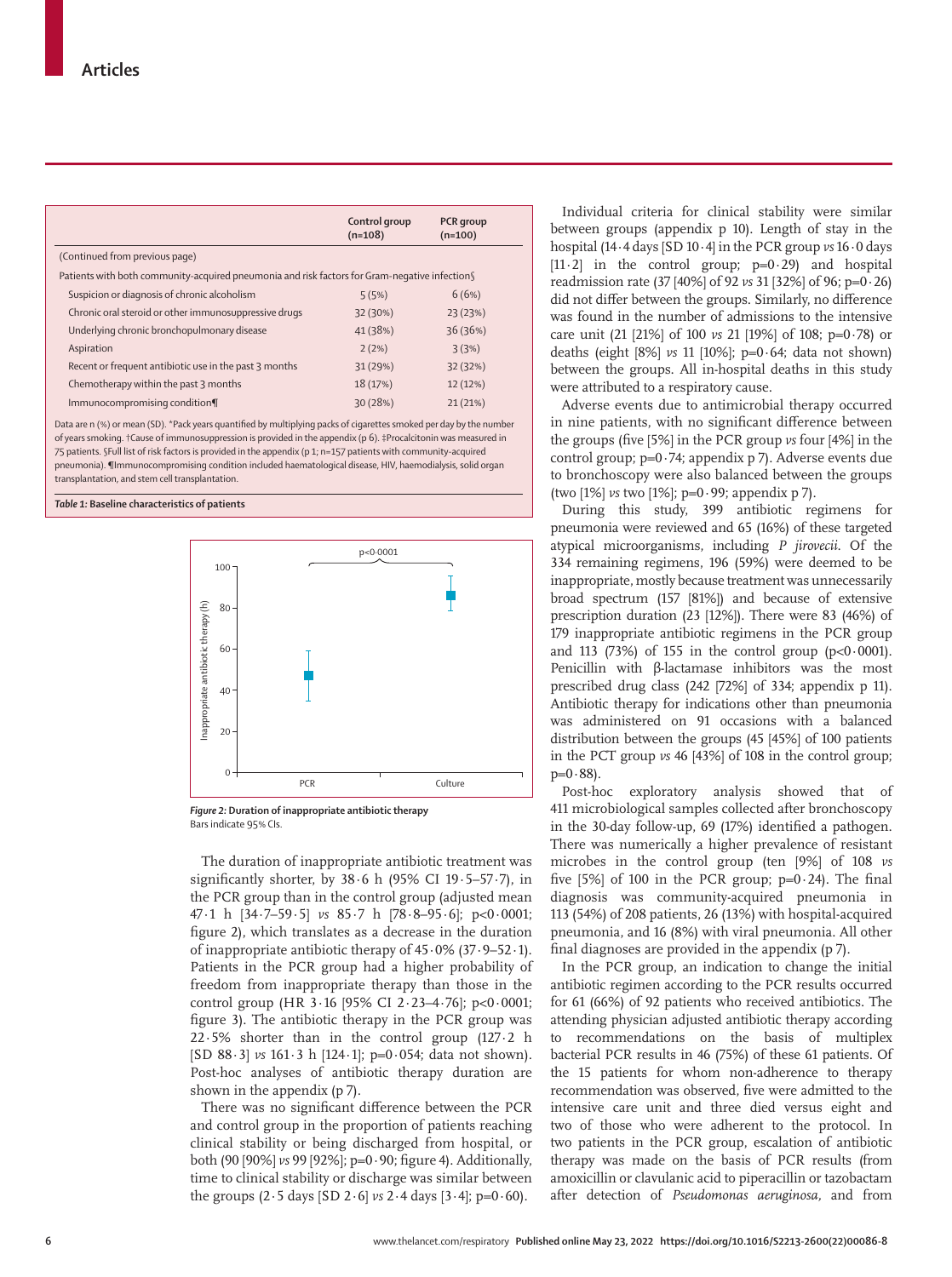www.thelancet.com/respiratory **Published online May 23, 2022 https://doi.org/10.1016/S2213-2600(22)00086-8 7**

amoxicillin or clavulanic acid to cefepime after detection of *Enterobacter cloacae* complex).

Of 3120 individual PCRs included in the multiplex bacterial PCR panel and analysed, six had a technical failure and provided no valid result. Similarly, one bacterial culture of the bronchoalveolar lavage did not reach the laboratory. Growth of any microorganism was reported in 150 (72%) bronchoalveolar lavage samples, with identification of a potentially pathogenic bacterial agent in 39 (19%) bronchoalveolar lavage cultures. Gram-negative rods were detected by PCR in 39 (19%) patient samples and by conventional microbiological culture in 30 cases (14%; table 2). Concurrence with the results of routine culture was observed in 16 cases.

Four pathogen species (*Achromobacter xylosoxidans*, *Enterococcus faecium*, *Streptococcus agalactiae*, and *Streptococcus mitis*), including one Gram-negative bacteria (*A xylosoxidans*), were detected by conventional microbiological methods but were not present in the Unyvero HPN panel (appendix p 8).

The multiplex bacterial PCR was positive in 48 (23%) of 206 samples. Accordingly, 162 (79%) of 205 samples concurred with the results of routine culture; 141 (87%) of 162 concordant samples revealed no pathogen.

The multiplex bacterial PCR had a sensitivity of 55·6% and specificity of 86·6% at detecting Gram-negative bacteria, compared with conventional microbiological culture as the reference standard. The negative predictive value of multiplex bacterial PCR was 92·8%, the positive predictive value was 38·5%, and the concordance reached 82·5%. Additional results of the multiplex bacterial PCR and ancillary conventional testing are shown in the appendix (p 9).

# **Discussion**

To our knowledge, this study is the first multicentre, randomised controlled trial showing that results from a multiplex bacterial PCR panel of bronchoalveolar lavage incorporated into antibiotic stewardship translate into less inappropriate antibiotic therapy. Accordingly, the duration of inappropriate antibiotic therapy was reduced in the PCR group with no compromise in clinical outcomes, including time to clinical stability, length of stay in the hospital, and mortality.

Antimicrobial stewardship is a multifaceted concept that encompasses goals such as averting the spread of antibiotic resistance and preserving efficacy of therapeutic agents without compromising or, better still, resulting in improved clinical outcomes.<sup>31</sup> This notion emerged in the late 1990s, calling for administrative regulation alongside clinical trials and educational programmes.<sup>32</sup> The fact that antimicrobial stewardship faces challenges is obvious considering the terminology used in infectious diseases currently, such as multidrug-resistant organisms, extensively drugresistant organisms, and pandrug-resistant organisms.<sup>33</sup>



*Figure 4:* **Time to clinical stability**

\*Difference between groups was assessed using the Mann-Whitney *U* test.

Although there is continuous development of modern diagnostic methods (including multiplex PCR), $34$  the therapeutic options are slowly depleting, making precision medicine in infectious diseases an urgent goal. In 2018, WHO further stratified this objective by developing a priority list of 20 bacteria, unambiguously focused on Gram-negative rods.<sup>35</sup> Such causative agents, even in community-acquired pneumonia with specific risk factors, are associated with poorer prognosis and higher mortality than Gram-positive and atypical bacteria,<sup>10</sup> compelling international organisations to recommend a broader empirical therapy, with causative agents taking precedence over the dichotomic concept



*Figure 3:* **Freedom from inappropriate antibiotic therapy**

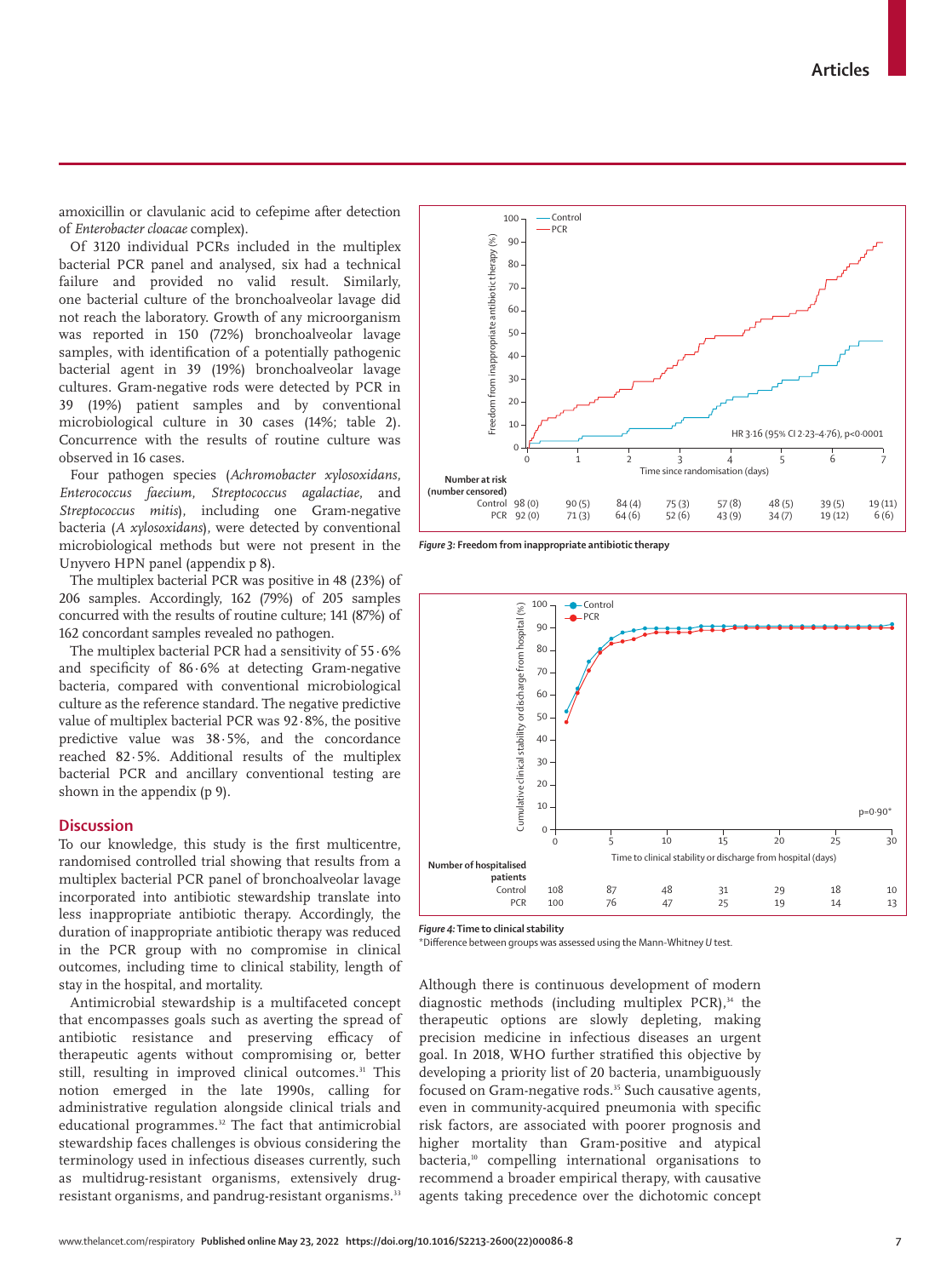| <b>Unyvero PCR</b>         |                        |                                | Conventional microbiology |  |
|----------------------------|------------------------|--------------------------------|---------------------------|--|
| Control group<br>$(n=108)$ | PCR group<br>$(n=100)$ | Control group<br>$(n=107)^{*}$ | PCR group<br>$(n=100)$    |  |
| $1(-1%)$                   | $\mathbf{0}$           | $\mathbf{0}$                   | $\mathbf{O}$              |  |
| 2(2%)                      | 3(3%)                  | $1(-1%)$                       | 2(2%)                     |  |
| $\boldsymbol{0}$           | 2(2%)                  | 2(2%)                          | 4(4%)                     |  |
| $1(-1%)$                   | $\mathbf 0$            | $\mathbf{0}$                   | 2(2%)                     |  |
| $1(-1%)$                   | 2(2%)                  | 2(2%)                          | 2(2%)                     |  |
| $1(-1%)$                   | 1(1%)                  | 2(2%)                          | $\mathbf 0$               |  |
| $\mathbf{0}$               | $\mathbf{0}$           | $\mathbf{0}$                   | $\mathbf{0}$              |  |
| $\mathbf 0$                | $\mathbf 0$            | $1(-1%)$                       | $\mathsf{O}\xspace$       |  |
| $1(-1%)$                   | $\mathbf{0}$           | $1(-1%)$                       | 1(1%)                     |  |
| $\mathbf 0$                | 2(2%)                  | $\Omega$                       | 1(1%)                     |  |
| $1(-1%)$                   | 1(1%)                  | $1(-1%)$                       | $\mathbf{O}$              |  |
| 5(5%)                      | 4(4% )                 | 5(5%)                          | $\boldsymbol{0}$          |  |
| $\mathbf{0}$               | $\Omega$               | $\Omega$                       | 1(1%)                     |  |
| 2(2%)                      | $\mathbf 0$            | $\Omega$                       | $\mathbf 0$               |  |
| 10 (9%)                    | 5(5%)                  | 4(4%)                          | $\mathbf{0}$              |  |
|                            |                        |                                |                           |  |

of community-acquired versus hospital-acquired pneumonia, leading to more personalised treatment.

In the past 30 years, PCR diagnostic methods have emerged as the new standard in viral infections, $<sup>14</sup>$  gaining</sup> popularity during the COVID-19 pandemic. Nucleic acid amplification testing is accurate at detecting viral infections,<sup>36</sup> and can also play a role in guiding antibiotic stewardship—for instance, in targeting meticillin-resistant S aureus.<sup>15,37-40</sup> The immediate challenge is to determine a setting in which broader multiplex bacterial PCR testing could improve antibiotic stewardship and patient outcomes. Retrospective studies<sup>41,42</sup> showed promising results, with hypothetical rates of de-escalating antibiotics as high as 40% and faster administration of appropriate antibiotic therapy with the help of multiplex bacterial PCR. In our trial, multiplex bacterial PCR of bronchoalveolar lavage fluid with a focus on Gram-negative bacteria supported antibiotic de-escalation in 66% of patients. This approach might be helpful in counteracting the perpetual cycle between increased resistance rates and the erroneous use of broad-spectrum antibiotics.

Timely initiation of antibiotic therapy in patients with pneumonia is associated with superior clinical outcomes,<sup>43</sup> and a 4 h threshold for initiation of antibiotics has been suggested.<sup>44</sup> Multiplex bacterial PCR offers faster turnaround times than standard culture that fall within the optimal therapy threshold, thus creating opportunities for novel treatment algorithms. Improved sensitivity and prompt results could shift the current strategy from initial broad-spectrum antibiotics followed by de-escalation to a tailored therapeutic approach from the beginning.

Results of multiple microbiological assessments of diagnostic performance of the Unyvero multiplex bacterial PCR vary in sensitivity (57–97%) and specificity (14–99%) depending on the sample origin, clinical setting, and whether the first-generation or an improved version of the multiplex bacterial PCR panel was used.25,45–49 In our study, Unyvero multiplex bacterial PCR performed similarly with a sensitivity of 55·6% and specificity in 86·6% at targeting Gram-negative rods. Notably, the accuracy of bacterial PCR is usually measured using culture as the reference standard, although microbiological culture is far from being an optimal gold standard due to its diagnostic performance. We showed that multiplex bacterial PCR has a higher sensitivity than conventional microbiological culture when clinical syndrome or imaging is used as the reference standard.<sup>17,50</sup> However, the absence of an additional confirmatory analysis of discordant results between culture and multiplex bacterial PCR is a limitation of our study. Nevertheless, the shortcomings of multiplex bacterial PCR were considered in the study design, thus excluding Grampositive bacteria and genetic resistance markers in the therapy recommendation. Many genetic resistance markers that are detected by multiplex bacterial PCR are highly prevalent among commensal bacteria, therefore making the interpretation of a positive result difficult.<sup>51</sup> Although the study by Personne and colleagues<sup>51</sup> restricted the analysis of resistance markers to *Escherichia coli* and *P aeruginosa*, a large number of discrepancies in resistance detection was noted. Although modest in identifying Gram-positive bacteria such as *S pneumoniae*, the multiplex bacterial PCR had improved sensitivity and a positive likelihood when only Gram-negative pathogens were analysed.<sup>50</sup>

This study has some limitations. Because patients were treated in tertiary hospitals with above-average diagnostic options, including CT, bronchoscopy, and multiplex bacterial PCR, caution should be used when generalising these results to less advantageous healthcare systems. Currently, guidelines strongly appeal for a conjunction of objective scores and physiciandetermined subjective factors.3 Although advantageous in decreasing the number of hospitalised patients, the sole reliance on severity of illness scores is considered hazardous.3 The decision for point-of-care in pneumonia relies also on the presence of comorbid illnesses.52 Although our patient population had a CURB-65 score of 1·05 (SD 0·8), the decision for admission to hospital might have been on the basis of comorbidity severity, as suggested by the Charlson Comorbidity Index (3·4 [SD 2·7]), which limits the generalisability of our study. Nevertheless, new data suggest that in patients hospitalised with communityacquired pneumonia, the Charlson Comorbidity Index might be a superior predictor of mortality than CURB-65.53 Similarly, the 30-day mortality in our study concurred with assessments by Charlson Comorbidity Index rather than by CURB-65.54,55 Pneumonia severity scores offer invaluable support, but a holistic approach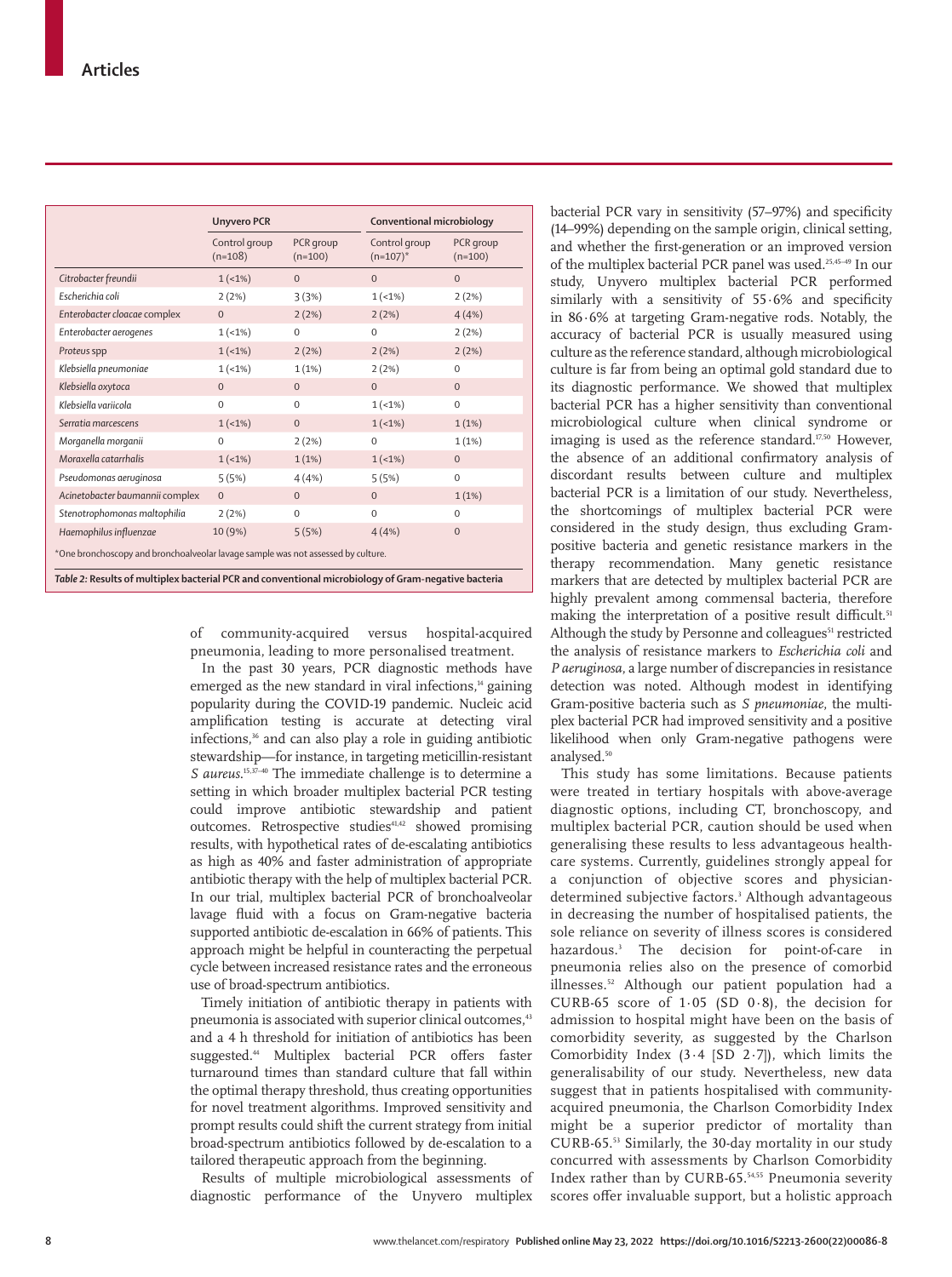to medical decision making should be aspired to, as suggested by current guidelines.<sup>3</sup>

The high comorbidity burden in patients with pneumonia is also reflected in the high number of immunosuppressed patients in whom communityacquired pneumonia was suspected. Bronchoscopy is recommended by guidance for pneumonia treatment in such patients and offers an alternative to non-invasive sampling in patients with hospital-acquired pneumonia who are unable to produce sputum.<sup>3,19,56</sup> Although considered safe, bronchoscopy increases treatment costs and might not be generally available, which is another limitation of our study. Additionally, the decision to perform invasive sampling can be individualised and other academic centres might opt for empirical therapy and non-invasive studies where feasible. Perhaps the duration of inappropriate treatment in this patient population could be decreased by antibiotic stewardship interventions that encourage adherence to community-acquired pneumonia guidelines.3 The adherence to local and international antibiotic treatment guidelines, as a cost-effective and widely available instrument, remains paramount in antibiotic stewardship and might be supported by accurate and rapid diagnostic methods.3,57 Due to the nature of the illness and sequence of events, treating physicians could not be masked to random assignment of patients. Furthermore, the decision to implement the antibiotic recommendation on the basis of PCR results was at the discretion of the attending physician. Even though the antibiotic recommendation in the PCR group was implemented in two-thirds of patients, the primary endpoint reached statistical significance. Nevertheless, physician adherence to the treatment algorithm was similar to published data, highlighting the complexity of therapeutic decision making.<sup>58</sup> As suggested by recent findings,59 a standardised antibiotic stewardship programme incorporating bacterial and viral multiplex PCR in addition to conventional microbiology might deliver better results. A prerequisite would be to establish clear management algorithms on the basis of these results.

In conclusion, our study shows that the therapeutic management of patients with pneumonia admitted to hospital can be refined using a multiplex bacterial PCR panel of bronchoalveolar lavage fluid. This approach warrants further consideration in future antibiotic stewardship strategies.

### **Contributors**

DS and MT conceptualised and designed the study. DS and MirO wrote the study protocol. DS acquired funding for the study. DS, MT, AMD, KJ, MicO, SB, WCA, and MB were responsible for oversight of the study at their respective sites and contributed to the recruitment of participants. DS, AMD, MT, KJ, MicO, NK, WCA, and MB collected the data and interpreted the results. LG and DS did the statistical analysis. AMD and DS wrote the manuscript. DMS provided logistical support. HH provided interpretation of the viral assays. All authors contributed to the manuscript review and approved the submitted draft. All authors had full access to all the data in the study and accept responsibility for the decision to submit for publication. DS, AMD, and LG have accessed and verified all the data in the study. All authors

are accountable for all aspects of this study and ensure that questions related to the accuracy or integrity of the data are appropriately investigated and resolved.

### **Declaration of interests**

DS reports an unrestricted grant from Curetis; grants from AstraZeneca, Weinmann, ResMed, and Boston Scientifics; and honoraria from and participation on data safety monitoring or advisory boards for CSL Behring, Berlin-Chemie Menarini, Novartis, GlaxoSmithKline, AstraZeneca, Vifor, Merck, Chiesi, and Sanofi. MT reports participation on data safety monitoring or advisory boards for Indorsia and GlaxoSmithKline. WCA reports grants from Gottfried and Julia Bangerter-Rhyner Stiftung, Fungal Infection Network of Switzerland, Swiss National Science Foundation, and Kantonsspital St Gallen; honoraria from Pfizer and Medscape; and participation on advisory boards for Merck, Pfizer, and Sanofi. KJ reports honoraria from Schwabe, Curetis, Vertex, and Actelion; support for attending meetings from Vifor and Actelion; and participation on data safety monitoring or advisory boards for Vifor and OM Pharma. HH reports consulting fees from Roche Diagnostics and Molecular Partners; and honoraria from Gilead and Biotest. All other authors declare no competing interests.

### **Data sharing**

Individual participant data will not be made available.

### **Acknowledgments**

This study was funded by Curetis (Holzgerlingen, Germany) and the Clinic for Pneumology (University Hospital Basel, Switzerland). We thank the Divisions of Clinical Bacteriology and Mycology, Clinical Biochemistry, Diagnostic Haematology, Department of Radiology, Emergency Department, and the Department of Internal Medicine for the tireless care of the patients included in the study. We thank Vivian Suárez Domenech, Nora Oertli, Bartolomeu Campos, Frederike Waldeck, Cornelia Knapp, and Susanne Nigg for their outstanding support in recruitment and logistics. We are grateful to Werner Strobel, Matthias Herrmann, Jean-Martin Wiederseiner, Jochen Rüdiger, Michael Gonon, Leander Gonzalez, Aline Stalder-Siebeneichler, Christian Gysin, Mitja Fischer, Emanuel Cardoso, Julia Sanchez, Marina Moscholaki, Eric Pflimlin, Amanda Meier, Lea Kuttler, and Frank Rassouli for recruitment. We thank Andreas Chötzau and Tibor Polanyi-Schmidt for statistical and informatics support.

### **References**

- James SL, Abate D, Abate KH, et al. Global, regional, and national incidence, prevalence, and years lived with disability for 354 diseases and injuries for 195 countries and territories, 1990–2017: a systematic analysis for the Global Burden of Disease Study 2017. *Lancet* 2018; **392:** 1789–858.
- Roth GA, Abate D, Abate KH, et al. Global, regional, and national age-sex-specific mortality for 282 causes of death in 195 countries and territories, 1980-2017: a systematic analysis for the Global Burden of Disease Study 2017. *Lancet* 2018; **392:** 1736–88.
- 3 Metlay JP, Waterer GW, Long AC, et al. Diagnosis and treatment of adults with community-acquired pneumonia. An official clinical practice guideline of the American Thoracic Society and Infectious Diseases Society of America. *Am J Respir Crit Care Med* 2019; **200:** e45–67.
- Kalil AC, Metersky ML, Klompas M, et al. Management of adults with hospital-acquired and ventilator-associated pneumonia: 2016 clinical practice guidelines by the Infectious Diseases Society of America and the American Thoracic Society. *Clin Infect Dis* 2016; **63:** e61–111.
- 5 Torres A, Niederman MS, Chastre J, et al. International ERS/ESICM/ESCMID/ALAT guidelines for the management of hospital-acquired pneumonia and ventilator-associated pneumonia: guidelines for the management of hospital-acquired pneumonia (HAP)/ventilator-associated pneumonia (VAP) of the European Respiratory Society (ERS), European Society of Intensive Care Medicine (ESICM), European Society of Clinical Microbiology and Infectious Diseases (ESCMID) and Asociación Latinoamericana del Tórax (ALAT). *Eur Respir J* 2017; **50:** 1700582.
- 6 Woodhead M, Blasi F, Ewig S, et al. Guidelines for the management of adult lower respiratory tract infections—full version. *Clin Microbiol Infect* 2011; **17** (suppl 6)**:** E1–59.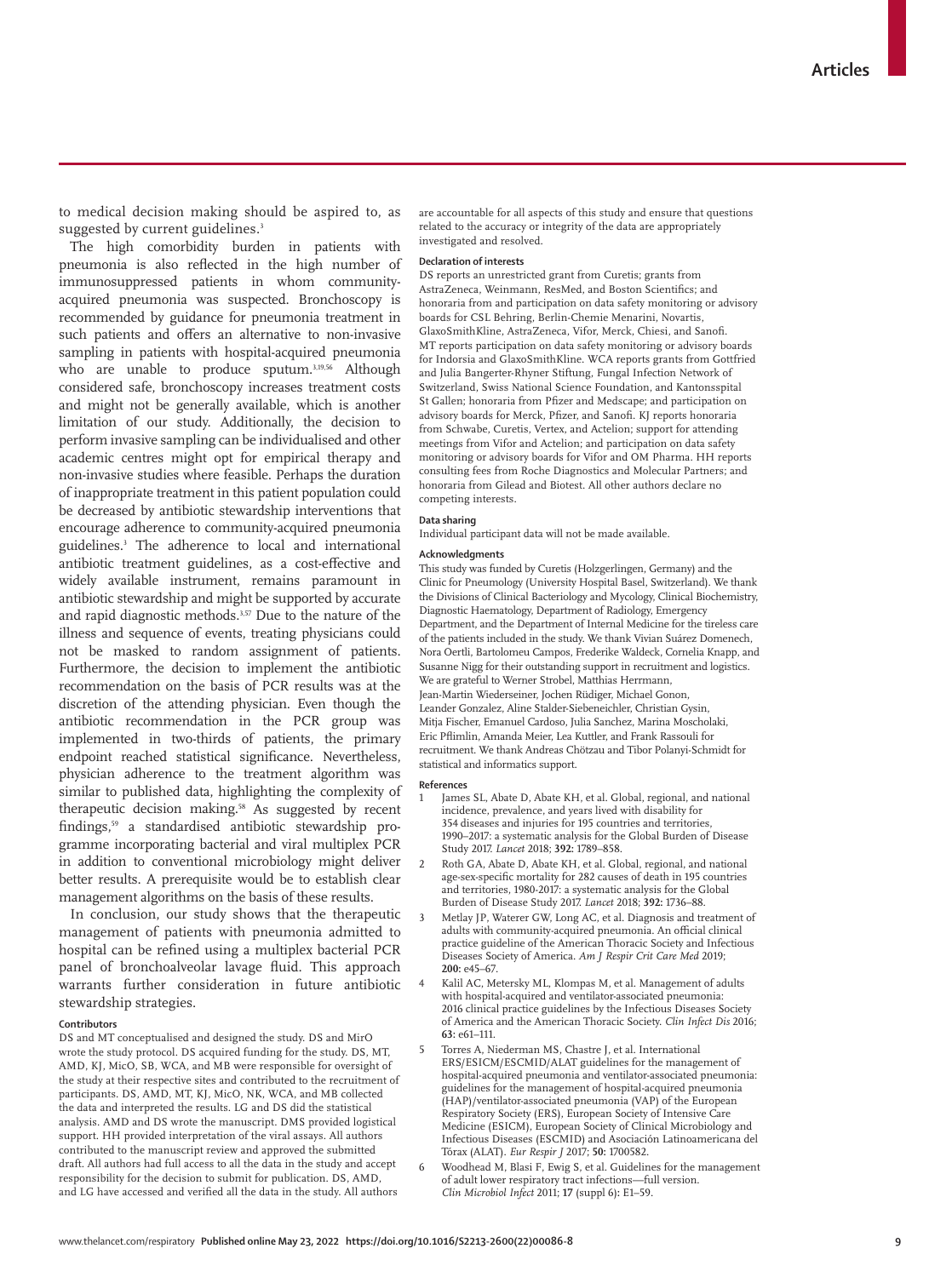- 7 Magill SS, Edwards JR, Bamberg W, et al. Multistate pointprevalence survey of health care-associated infections. *N Engl J Med* 2014; **370:** 1198–208.
- 8 Sopena N, Sabrià M. Multicenter study of hospital-acquired pneumonia in non-ICU patients. *Chest* 2005; **127:** 213–19.
- 9 Paganin F, Lilienthal F, Bourdin A, et al. Severe communityacquired pneumonia: assessment of microbial aetiology as mortality factor. *Eur Respir J* 2004; **24:** 779–85.
- 10 Arancibia F, Bauer TT, Ewig S, et al. Community-acquired pneumonia due to gram-negative bacteria and *Pseudomonas aeruginosa*: incidence, risk, and prognosis. *Arch Intern Med* 2002; **162:** 1849–58.
- 11 Ruiz M, Ewig S, Marcos MA, et al. Etiology of community-acquired pneumonia: impact of age, comorbidity, and severity. *Am J Respir Crit Care Med* 1999; **160:** 397–405.
- 12 Cerceo E, Deitelzweig SB, Sherman BM, Amin AN. Multidrugresistant gram-negative bacterial infections in the hospital setting: overview, implications for clinical practice, and emerging treatment options. *Microb Drug Resist* 2016; **22:** 412–31.
- 13 Giacobbe DR, Karaiskos I. Stewardship of antibiotics for multidrugresistant gram-negative bacteria. *Antibiotics (Basel)* 2020; **9:** e206.
- 14 Hanson KE, Azar MM, Banerjee R, et al. Molecular testing for acute respiratory tract infections: clinical and diagnostic recommendations from the IDSA's diagnostics committee. *Clin Infect Dis* 2020; **71:** 2744–51.
- 15 Abbas S, Bernard S, Lee KB, et al. Rapid respiratory panel testing: impact of active antimicrobial stewardship. *Am J Infect Control* 2019; **47:** 224–25.
- 16 Johansson N, Kalin M, Tiveljung-Lindell A, Giske CG, Hedlund J. Etiology of community-acquired pneumonia: increased microbiological yield with new diagnostic methods. *Clin Infect Dis* 2010; **50:** 202–09.
- 17 Salina A, Schumann D, Jahn K, et al. Clinical impact of multiplex bacterial PCR of bronchoalveolar lavage in patients with suspected LRTI. *Eur Respir J* 2019; **54** (suppl 63)**:** PA2923.
- 18 Lee SH, Ruan SY, Pan SC, Lee TF, Chien JY, Hsueh PR. Performance of a multiplex PCR pneumonia panel for the identification of respiratory pathogens and the main determinants of resistance from the lower respiratory tract specimens of adult patients in intensive care units. *J Microbiol Immunol Infect* 2019; **52:** 920–28.
- 19 Mandell LA, Wunderink RG, Anzueto A, et al. Infectious Diseases Society of America/American Thoracic Society consensus guidelines on the management of community-acquired pneumonia in adults. *Clin Infect Dis* 2007; **44** (suppl 2)**:** S27–72.
- 20 Sousa D, Justo I, Domínguez A, et al. Community-acquired pneumonia in immunocompromised older patients: incidence, causative organisms and outcome. *Clin Microbiol Infect* 2013; **19:** 187–92.
- 21 Grendelmeier P, Tamm M, Pflimlin E, Stolz D. Propofol sedation for flexible bronchoscopy: a randomised, noninferiority trial. *Eur Respir J* 2014; **43:** 591–601.
- 22 Stolz D, Kurer G, Meyer A, et al. Propofol versus combined sedation in flexible bronchoscopy: a randomised non-inferiority trial. *Eur Respir J* 2009; **34:** 1024–30.
- 23 Darie AM, Schumann DM, Laures M, et al. Oxygen desaturation during flexible bronchoscopy with propofol sedation is associated with sleep apnea: the PROSA-Study. *Respir Res* 2020; **21:** 306.
- 24 OpGen. Unyvero quick reference guide. https://www.curetisusa. com/wp-content/uploads/Unyvero-Quick-Reference.pdf (accessed April 23, 2021)
- 25 Ozongwu C, Personne Y, Platt G, et al. The Unyvero P55 'samplein, answer-out' pneumonia assay: a performance evaluation. *Biomol Detect Quantif* 2017; **13:** 1–6.
- 26 Kunze N, Moerer O, Steinmetz N, Schulze MH, Quintel M, Perl T. Point-of-care multiplex PCR promises short turnaround times for microbial testing in hospital-acquired pneumonia—an observational pilot study in critical ill patients. *Ann Clin Microbiol Antimicrob* 2015; **14:** 33.
- 27 Anresis. Interactive database query. https://www.anresis.ch/de/ antibiotikaresistenz/resistance-data-human-medicine/interactivedatabase-query/ (accessed Jan 17, 2022).
- 28 Podbielski A, Herrmann M, Kniehl E, Mauch H, Riissmann H. Mikrobiologisch-infektiologische Qualitätsstandard (MiQ). Munich, Germany: Urban & Fischer Elsevier, 2010.
- 29 Stolz D, Papakonstantinou E, Grize L, et al. Time-course of upper respiratory tract viral infection and COPD exacerbation. *Eur Respir J* 2019; **54:** 1900407.
- 30 Julious SA. Sample sizes for clinical trials. New York, NY, USA: Chapman and Hall/CRC, 2010.
- 31 Tamma PD, Cosgrove SE. Antimicrobial stewardship. *Infect Dis Clin North Am* 2011; **25:** 245–60.
- 32 McGowan JE Jr, Gerding DN. Does antibiotic restriction prevent resistance? *New Horiz* 1996; **4:** 370–76.
- 33 Magiorakos AP, Srinivasan A, Carey RB, et al. Multidrug-resistant, extensively drug-resistant and pandrug-resistant bacteria: an international expert proposal for interim standard definitions for acquired resistance. *Clin Microbiol Infect* 2012; **18:** 268–81.
- 34 Trotter AJ, Aydin A, Strinden MJ, O'Grady J. Recent and emerging technologies for the rapid diagnosis of infection and antimicrobial resistance. *Curr Opin Microbiol* 2019; **51:** 39–45.
- 35 Tacconelli E, Carrara E, Savoldi A, et al. Discovery, research, and development of new antibiotics: the WHO priority list of antibioticresistant bacteria and tuberculosis. *Lancet Infect Dis* 2018; **18:** 318–27.
- Huang HS, Tsai CL, Chang J, Hsu TC, Lin S, Lee CC. Multiplex PCR system for the rapid diagnosis of respiratory virus infection: systematic review and meta-analysis. *Clin Microbiol Infect* 2018; **24:** 1055–63.
- 37 Barlam TF, Cosgrove SE, Abbo LM, et al. Implementing an antibiotic stewardship program: guidelines by the Infectious Diseases Society of America and the Society for Healthcare Epidemiology of America. *Clin Infect Dis* 2016; **62:** e51–77.
- Trevino SE, Pence MA, Marschall J, Kollef MH, Babcock HM, Burnham CD. Rapid MRSA PCR on respiratory specimens from ventilated patients with suspected pneumonia: a tool to facilitate antimicrobial stewardship. *Eur J Clin Microbiol Infect Dis* 2017; **36:** 879–85.
- 39 Baby N, Faust AC, Smith T, Sheperd LA, Knoll L, Goodman EL. Nasal methicillin-resistant *Staphylococcus aureus* (MRSA) PCR testing reduces the duration of MRSA-targeted therapy in patients with suspected MRSA pneumonia. *Antimicrob Agents Chemother* 2017; **61:** e02432–16.
- 40 Mayer LM, Kahlert C, Rassouli F, Vernazza P, Albrich WC. Impact of viral multiplex real-time PCR on management of respiratory tract infection: a retrospective cohort study. *Pneumonia* 2017; **9:** 4.
- 41 Monard C, Pehlivan J, Auger G, et al. Multicenter evaluation of a syndromic rapid multiplex PCR test for early adaptation of antimicrobial therapy in adult patients with pneumonia. *Crit Care* 2020; **24:** 434.
- 42 Sircar M, Ranjan P, Gupta R, et al. Impact of bronchoalveolar lavage multiplex polymerase chain reaction on microbiological yield and therapeutic decisions in severe pneumonia in intensive care unit. *J Crit Care* 2016; **31:** 227–32.
- 43 Daniel P, Rodrigo C, Mckeever TM, Woodhead M, Welham S, Lim WS. Time to first antibiotic and mortality in adults hospitalised with community-acquired pneumonia: a matched-propensity analysis. *Thorax* 2016; **71:** 568–70.
- Lim WS, Smith DL, Wise MP, Welham SA. British Thoracic Society community acquired pneumonia guideline and the NICE pneumonia guideline: how they fit together. *Thorax* 2015; **70:** 698–700.
- Gadsby NJ, McHugh MP, Forbes C, et al. Comparison of Unyvero P55 Pneumonia Cartridge, in-house PCR and culture for the identification of respiratory pathogens and antibiotic resistance in bronchoalveolar lavage fluids in the critical care setting. *Eur J Clin Microbiol Infect Dis* 2019; **38:** 1171–78.
- Peiffer-Smadja N, Bouadma L, Mathy V, et al. Performance and impact of a multiplex PCR in ICU patients with ventilatorassociated pneumonia or ventilated hospital-acquired pneumonia. *Crit Care* 2020; **24:** 366.
- Luyt CE, Hékimian G, Bonnet I, et al. Usefulness of point-of-care multiplex PCR to rapidly identify pathogens responsible for ventilator-associated pneumonia and their resistance to antibiotics: an observational study. *Crit Care* 2020; **24:** 378.
- Collins ME, Popowitch EB, Miller MB. Evaluation of a novel multiplex PCR panel compared to quantitative bacterial culture for diagnosis of lower respiratory tract infections. *J Clin Microbiol* 2020; **58:** e02013-19.